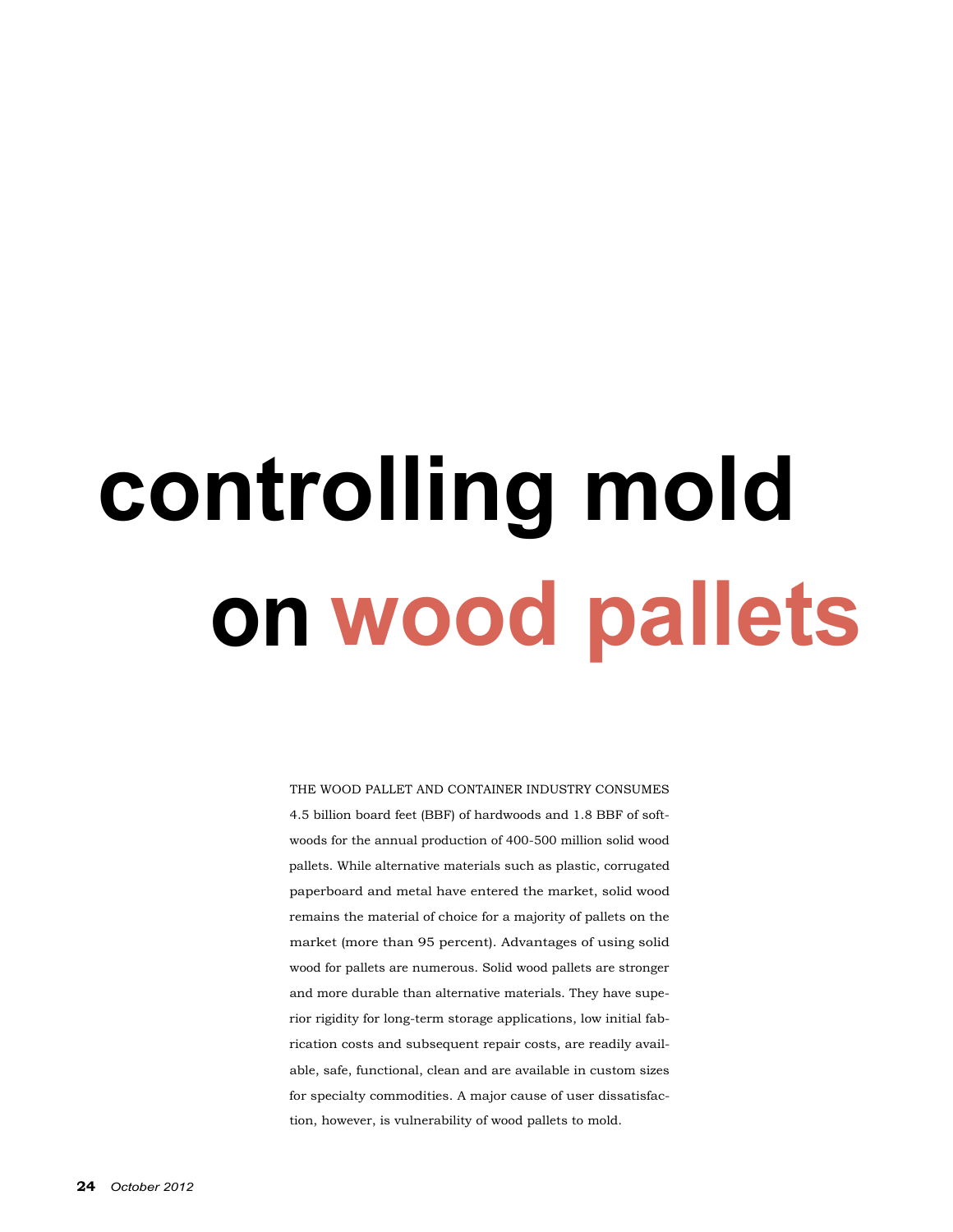*While alternative materials such as plastic, corrugated paperboard and metal have entered the market, solid wood remains the material of choice for a majority of pallets on the market. But a major cause of user dissatisfaction is vulnerability of wood pallets to mold.* 

By Carol A. Clausen

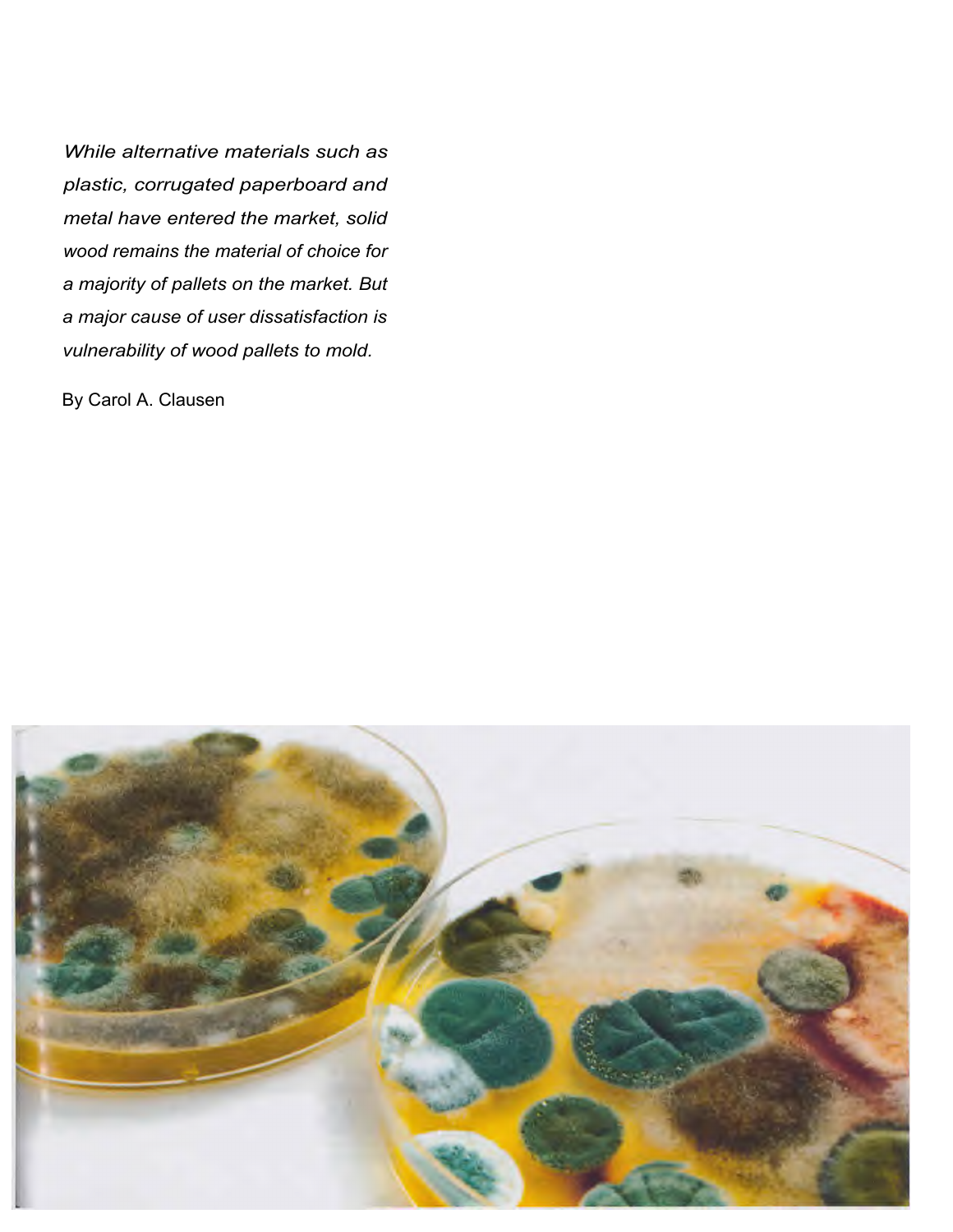### If valuable palletized product is being rejected for mold, then the manufacturer should carefully review their operation and take the time to implement changes.

While total wood pallet production has changed little since 2000, complaints about mold problems causing rejection of palletized product have increased steadily. The concern about mold growth on wood pallets may stem from several trends that have emerged within the industry in the past decade. Well-intentioned actions toward efficient logistics and cost-effective practices can have unexpected consequences (mold) that may deter pallet manufacturers from using wood.

Pallet management programs have been initiated in response to users that do not want to be responsible for disposal or recycling of used pallets. Such programs for recovery and reuse of pallets offer predictable pricing for the convenience, collection and repair of used pallets. However, switching the responsibility from users and small independent operations to larger network operations shifts the onus to maintain cleanliness of the pallet supply from the manufacturer to distributor.

Consequences of this trend are beyond the control of the manufacturer, but the industry needs to recognize and consider all factors that can negatively affect the perceived benefits of wood pallets in order to ensure continued success of using wood in this market.

Hardwoods account for around 70 percent of the raw materials used in pallet manufacturing. By necessity, hardwood pallets are fabricated from unseasoned wood when the material is most workable. The average moisture content of unseasoned heartwood for domestic hardwoods exceeds 50 percent and the moisture content of unseasoned sapwood of softwoods is well beyond 100 percent. Mold spores are everywhere in the environment and can germinate in as little as 24-to-48 hours if exposed to proper moisture, temperature and a food source. Since wood is the food source and the suitable temperature range for mold growth is fairly broad, moisture is the controlling factor for preventing mold growth. And yet, as we have just pointed out, using unseasoned wood is also beyond the control of the pallet manufacturer.

Changing trends in logistics have possibly had the greatest effect on mold issues faced by pallet manufacturers. Round-the-clock plant operations and low (or no) inventory prevents rotation and time for air-drying pallets. Air-drying is a critical process for manufacturers while they still have control of their inventory. Without taking the time to air dry stock through a rotation program, pallets are distributed with relatively high moisture content. This can result in strike TWO against mold prevention!

With an estimated 64-71 million wooden pallets exported, the pallet industry provides a market for low-quality material that is unsuitable for other uses. To reduce the risk of pests, ISPM 15 has been implemented which states that both coniferous and non-coniferous pallets must be either fumigated or heattreated until the largest piece of wood in the pallet reaches and retains a temperature of 56°C (133°F) for a minimum of 30 minutes. While the intent of the heat treatment is noble, inexperienced kiln operation can result in inadvertent mold growth.

Mold spores germinate quickly on any wet surfaces under the proper temperature conditions. Heat treatment conditions of 133°F for 30 minutes are long enough to kill insect larvae, but also drive moisture from the center of a wood stack within a kiln to the surface of the stack. If the kiln was turned off after a run and the wood load was not promptly removed, mold spores that naturally occur in the environment can infest the surface of the load in as little as 24-to-48 hours. The worst case scenario is to turn the kiln off late Friday afternoon and accidentally leave the door of the kiln closed over a weekend. Large pallet operators often remove the load from the kiln and promptly use the material to manufacture pallets, which are stacked, possibly wrapped in polyethylene for shipment and/or placed immediately in aluminum semi-trailers for shipping. They may also end up in the hold of a ship for export. If the moisture that has been driven to the surface of the wood stack is trapped by plastic wrap followed by warmth from unconditioned storage in a truck trailer or ship hold, the manufacturer or distributor is essentially creating an incubator for mold to flourish.

Some instances of mold growth are beyond the control of the pallet manufacturer or end-user. For example, if a load of pallets or palletized product is dry when bound, but is placed in a leaking truck trailer, transported under wet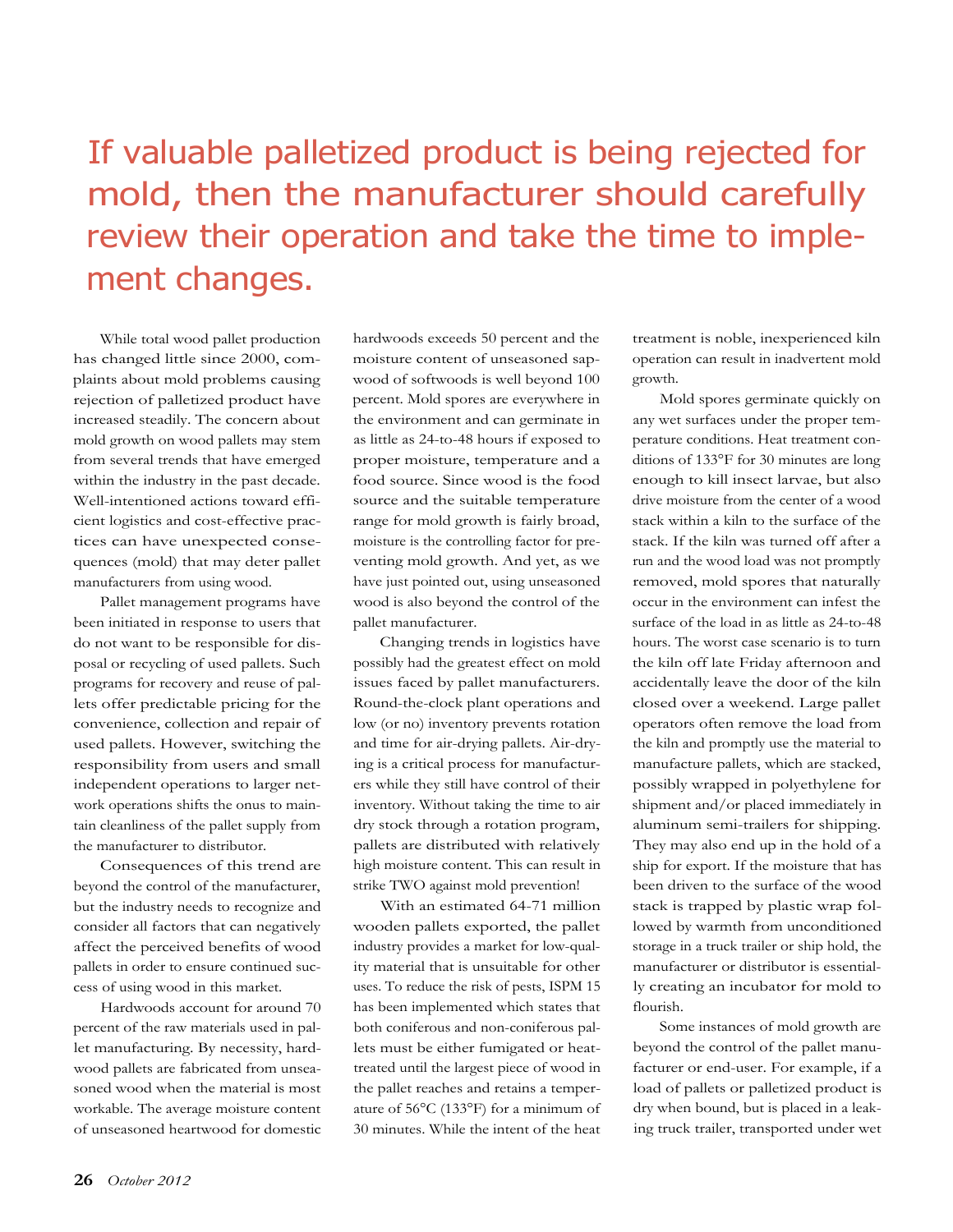conditions or stored for any length of time in an unconditioned space, mold growth is likely to occur.

Alternative treatments exist for ridding wood of pests, including irradiation and microwave treatment, but neither method prevents re-infestation by insects. Dip treatments with chemical preservatives that have low mammalian toxicity, such as boron or copper-8 quinolinolate, have other concerns such as leaching and cost, and do not sufficiently control mold growth. Pressure treatments could provide lasting pest control, but would not be cost effective for the pallet industry. Treating requirements would also skew the pallet industry towards easily treatable softwood materials and away from hardwoods.

With the frantic pace of business, common sense solutions are often overlooked. It is believed that time cannot be taken to implement changes to remedy the moisture issue because "Time is money." If valuable palletized product is being rejected for mold, then the manufacturer should carefully review their operation and take the time to implement changes.

Since a majority of pallets are made from hardwoods, it is a given that you are

starting with wet material. Let us then work towards solutions that avoid adding more moisture to an operation. So, training kiln operators to remove the material from the kiln immediately following each treatment cycle is essential. Second, review your storage conditions. Storing pallets under open (roofed) sheds is the ideal condition for air drying to occur. An alternative to openroofed storage is tarp caps for individual pallet stacks. If storage occurs in a closed shed, forced circulation of air that has not been heated above 120°F will dry dense hardwoods to a moisture content range of 20-to-25 percent and softwoods and low-density hardwoods to a moisture content range of 15-to-20 percent.

Air-drying requires sufficient time (weeks to months). If open yard storage is the only option, maintain good drainage in the storage yard and routinely remove vegetation that will come in contact with the base pallet in a stack. If possible, stick to tight stacks and train handlers to orient stacks such that air flow is maximized through the stacks to facilitate air drying. Develop a plan to rotate your stock instead of cross-docking. In the long run, rejected product from mold issues will cost pallet manufacturers that cross-dock more than accepted product from a manufacturer with air-dried stock.

Train yard workers to follow the rotation plan and monitor yard operations. Wood may change in moisture content and dimension in transit and in storage; however, when dry softwood is shipped in tightly closed boxcars, shipping containers, trucks or in wrapped stacks, average moisture content changes will be 0.2 percent or less per month. In ship holds, dry wood absorbs about 1.5 percent moisture during normal shipping periods. But if green material is included in the cargo, moisture regain may double and if unprotected from the elements moisture regain can be as much as 7 percent. The benefits of reducing moisture content will be evident and measurable with implementation of simple, cost-effective measures while pallet stock is still under control of the manufacturer.

*Carol Clausen is* a *supervisory research microbiologist at the USDA Forest Service, Forest Products Laboratory.*